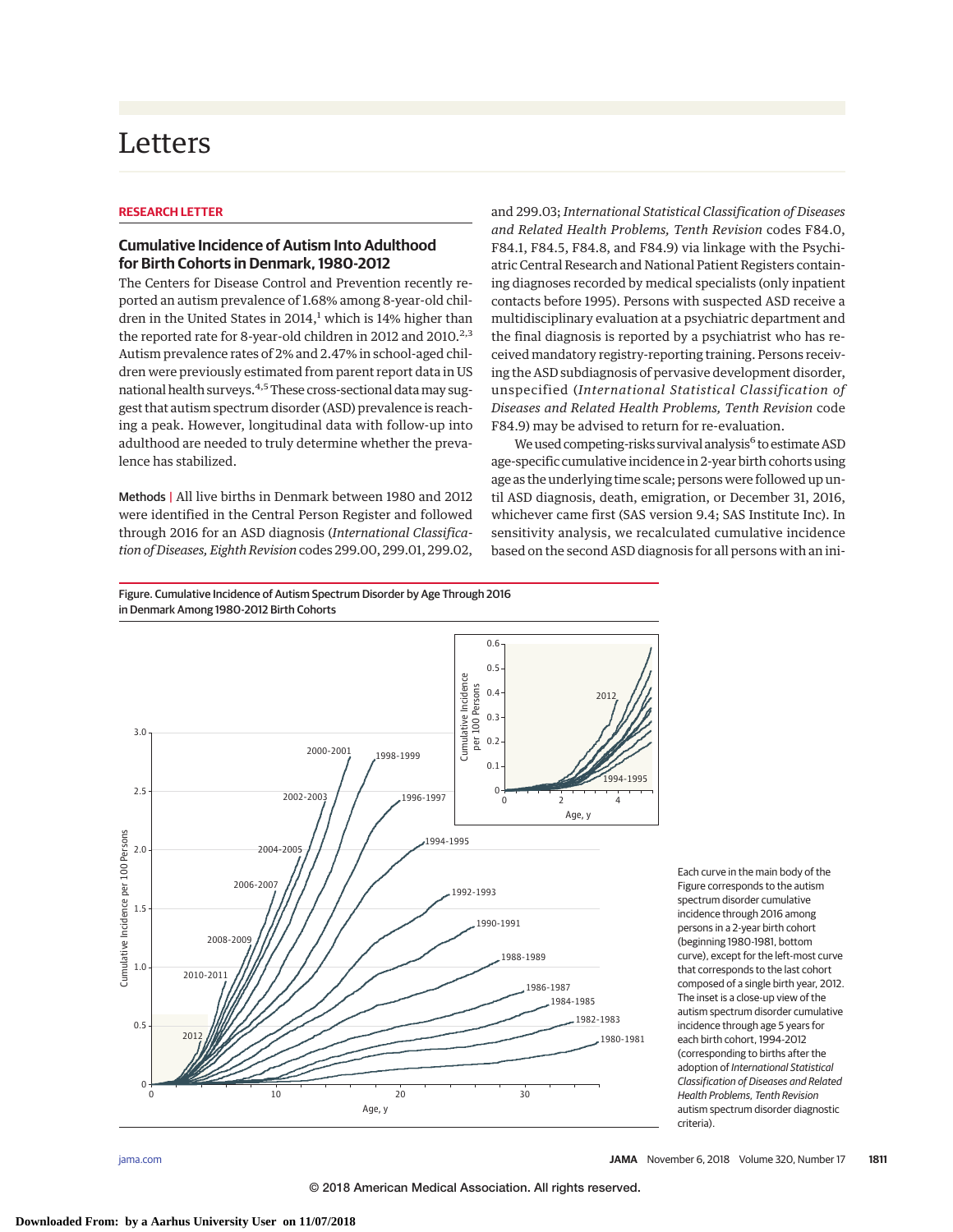|                   | Autism Spectrum Disorder Cumulative Incidence by Age per 100 Persons, %<br>$(95\%$ CI) <sup>a</sup> |                     |                   |                     |                            |
|-------------------|-----------------------------------------------------------------------------------------------------|---------------------|-------------------|---------------------|----------------------------|
| <b>Birth Year</b> | Age 4 y                                                                                             | Age 10 y            | Age 16 y          | Age 22 y            | <b>ICD System</b>          |
| 1980-1981         | $0(0-0)b$                                                                                           | $0.03(0.02-0.04)$   |                   |                     |                            |
| 1982-1983         | $0(0-0)^{b}$                                                                                        | $0.05(0.02-0.11)$   |                   |                     |                            |
| 1984-1985         | $0(0-0)^{b}$                                                                                        |                     |                   |                     | $ICD-8$ only <sup>c</sup>  |
| 1986-1987         | $0(0-0)^{b}$                                                                                        |                     |                   |                     |                            |
| 1988-1989         | $0(0-0)^{b}$                                                                                        |                     |                   |                     |                            |
| 1980-1981         |                                                                                                     |                     | $0.09(0.07-0.11)$ | $0.15(0.13-0.17)$   | $ICD-8 + ICD-10d$          |
| 1982-1983         |                                                                                                     |                     | $0.20(0.16-0.26)$ | $0.30(0.25-0.35)$   |                            |
| 1984-1985         |                                                                                                     | $0.06(0.02-0.17)$   | $0.27(0.21-0.35)$ | $0.40(0.33 - 0.48)$ |                            |
| 1986-1987         |                                                                                                     | $0.15(0.09-0.26)$   | $0.39(0.31-0.49)$ | $0.54(0.45-0.64)$   |                            |
| 1988-1989         |                                                                                                     | $0.26(0.17-0.39)$   | $0.57(0.47-0.69)$ | $0.79(0.68-0.91)$   |                            |
| 1990-1991         | $0(0-0)^{b}$                                                                                        | $0.38(0.27-0.52)$   | $0.76(0.64-0.90)$ | $1.11(0.98-1.25)$   |                            |
| 1992-1993         | $0.01(0.0-0.0)$                                                                                     | $0.45(0.32-0.61)$   | $0.98(0.84-1.14)$ | $1.47(1.32-1.62)$   |                            |
| 1994-1995         | $0.11(0.02-0.40)$                                                                                   | 0.63(0.48.0.81)     | $1.43(1.27-1.61)$ | $2.07(1.90-2.25)$   |                            |
| 1996-1997         | $0.14(0.03-0.45)$                                                                                   | $0.73(0.56-0.93)$   | $1.78(1.59-1.97)$ |                     |                            |
| 1998-1999         | $0.17(0.05-0.50)$                                                                                   | $0.90(0.72 - 1.12)$ | $2.30(2.09-2.51)$ |                     |                            |
| 2000-2001         | $0.18(0.05-0.55)$                                                                                   | $1.16(0.95-1.40)$   | $2.80(2.57-3.04)$ |                     |                            |
| 2002-2003         | $0.18(0.04-0.64)$                                                                                   | $1.33(1.09-1.61)$   |                   |                     | $ICD-10$ only <sup>e</sup> |
| 2004-2005         | $0.20(0.04-0.70)$                                                                                   | $1.44(1.18-1.74)$   |                   |                     |                            |
| 2006-2007         | $0.20(0.04-0.75)$                                                                                   | $1.65(1.38-1.97)$   |                   |                     |                            |
| 2008-2009         | $0.24(0.06-0.76)$                                                                                   |                     |                   |                     |                            |
| 2010-2011         | $0.27(0.07-0.79)$                                                                                   |                     |                   |                     |                            |
| 2012              | $0.37(0.13-0.88)$                                                                                   |                     |                   |                     |                            |

Table. Cumulative Incidence of Autism Spectrum Disorder Through 2016 for Persons Born Between 1980 and 2012 in Denmark

> Abbreviation: ICD, International Statistical Classification of Diseases and Related Health Problems.

a Total ICD-8-diagnosed autism spectrum disorder cases: n = 184; total ICD-10–diagnosed autism spectrum disorder cases: n = 31 777.

**b** Too few cases to calculate cumulative incidence.

<sup>c</sup> Cumulative incidence based on ICD-8 diagnoses only (reported before 1994).

<sup>d</sup> Cumulative incidence based on ICD-8 diagnoses (reported before 1994) and ICD-10 diagnoses (reported from 1994 onward).

<sup>e</sup> Cumulative incidence based on ICD-10 diagnoses only (reported from 1994 onward).

tial diagnosis of pervasive development disorder, unspecified. The study was approved by the Scientific Ethics Committees of the Central Denmark Region and according to guidelines from the Danish Data Protection Agency. Under Danish law, register-based projects are exempt from obtaining informed consent.

Results | Autism spectrum disorder was reported for 31 961 persons among 2 055 928 live births. Each birth cohort cumulative incidence curve followed its own trajectory, with new case ascertainment into adulthood for older cohorts, and reaching a higher cumulative incidence with age than any of the earlier cohorts (Figure). The maximum value was 2.80% (95% CI, 2.57%-3.04%) at age 16 years for persons born in 2000-2001 (Table); it was 3.89% (95% CI, 3.52%-4.28%) in boys and 1.66% (95% CI, 1.41%-1.94%) in girls. The curves for persons born after 2001 indicate increasing cumulative incidence at younger ages (at age 10 years, 1.16% [95% CI, 0.95%-1.40%] in persons born in 2000-2001 vs 1.65% [95% CI, 1.38%-1.97%] for persons born in 2006-2007) (Table). The Figure inset for 1994- 2012 births reveals shifts in the age and rate at which the curve for a given birth cohort begins to ascend more steeply than previous cohorts, yielding a cumulative incidence at age 4 of 0.11% (95% CI, 0.02%-0.40%) in persons born in 1994-1995 vs 0.37% (95% CI, 0.13%-0.88%) for persons born in 2012 (Table). In sensitivity analysis, the overall cumulative incidence pattern was unchanged but the maximum value declined (2.50% [95% CI, 2.29%-2.73%] at age 16 for persons born in 2000-2001).

Discussion | The Danish ASD trends are consistent with US crosssectional data for similar birth cohorts.<sup>1-5</sup> These populationwide data with follow-up into adulthood revealed no plateau in curves in more recent birth years, suggesting that ASD cumulative incidence has not stabilized.The ongoing increases at young ages in more recent cohorts suggest that future cumulative incidence could exceed 2.8%.

The age shifts at which the curve for a given birth cohort ascended more steeply than previous cohorts and the associated increases in cumulative incidence at young ages suggest that the services that support early detection of ASD expanded during this study's observation period. However, new case ascertainment also continued well into adulthood in older cohorts. This ascertainment pattern likely reflects the complexity of the ASD phenotype, diverse age course of individual behavioral development, and family and community differences over time in ASD detection that can delay diagnosis into adulthood.

This study cannot delineate causes of the observed ASD trends or provide results by ASD characteristics that might aid services planning. Nevertheless, the results highlight the substantial public health challenges that lie ahead to meet the diverse support needs of persons with ASD across the life span.

Diana E. Schendel, PhD Erla Thorsteinsson, MS

**Author Affiliations:** Lundbeck Foundation Initiative for Integrative Psychiatric Research (iPSYCH), Aarhus University, Aarhus, Denmark.